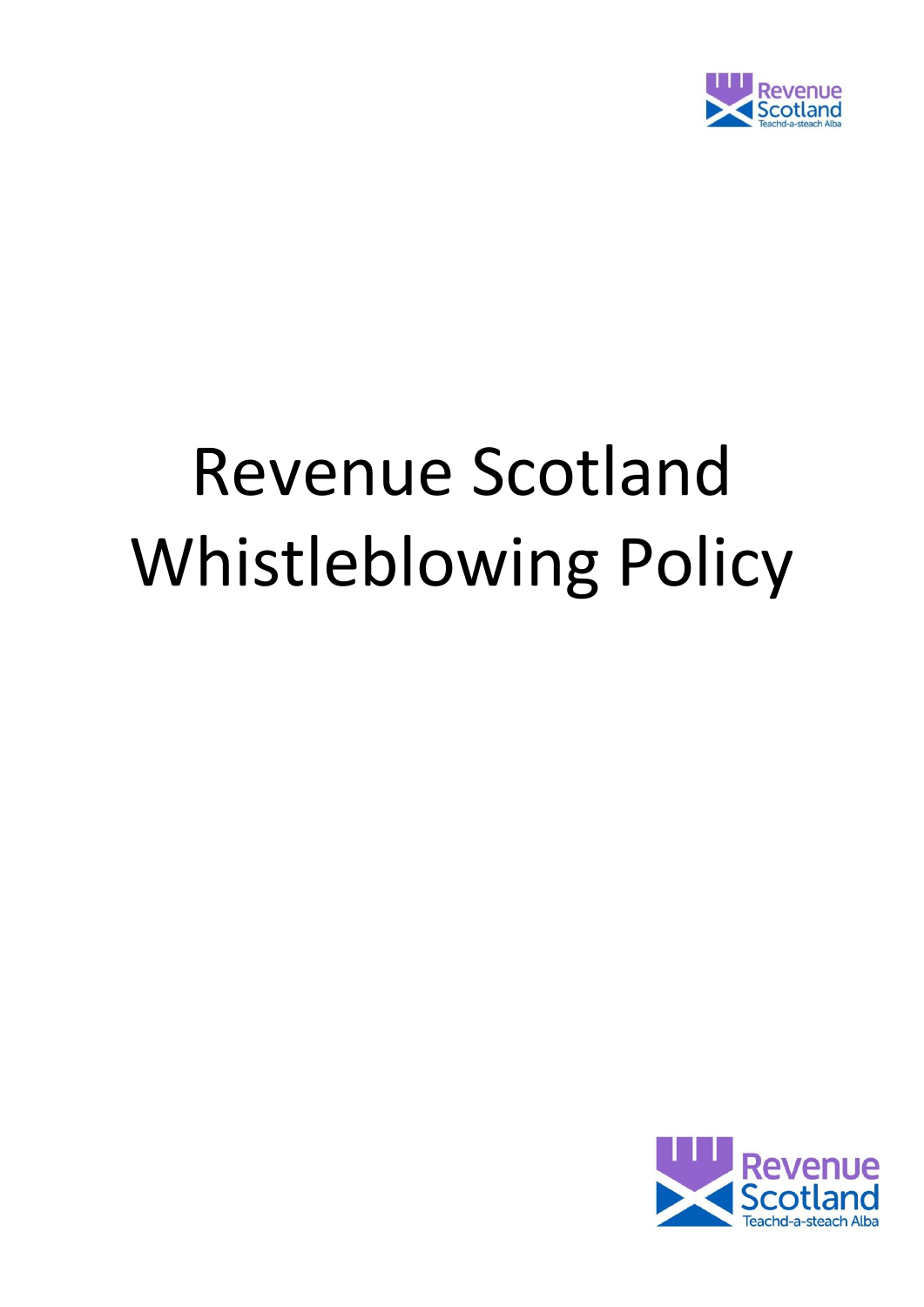

#### **Document Control**

| Title                  | Revenue Scotland Whistleblowing Policy   |  |
|------------------------|------------------------------------------|--|
| Prepared by            | Gary Sharp                               |  |
| Approved internally by | Head of Strategy and Corporate Functions |  |
| Date of approval       |                                          |  |
| Version number         | 1.4                                      |  |
| Review frequency       | Annually                                 |  |
| Next review date       | January 2020                             |  |

#### **Status Control**

| <b>Version</b> | <b>Date</b>   | <b>Status</b> | <b>Prepared by</b>    | <b>Reason for amendment</b>   |
|----------------|---------------|---------------|-----------------------|-------------------------------|
| 0.1            | 15 June 2015  | Draft         | Stephanie Criddle     | Initial draft                 |
| 0.2            | 5 August 2016 | Draft         | Stephanie Criddle     | Updated following comments    |
|                |               |               |                       | from Susan MacInnes           |
| 0.3            | 30 Nov 2015   | <b>Draft</b>  | <b>Susan MacInnes</b> | Updated following comments    |
|                |               |               |                       | from Stephen Crilly           |
| 0.4            | 1 Dec 2015    | <b>Draft</b>  | <b>Susan MacInnes</b> | Updated following discussion  |
|                |               |               |                       | with SLT and Chair            |
| 0.5            | 26 Jan 2016   | Draft         | <b>Susan MacInnes</b> | Presented to the February     |
|                |               |               |                       | Board meeting                 |
| 1.0            | 17 Feb 2016   | Approved      | <b>Susan MacInnes</b> | Approved by Board             |
| 1.1            | 6 August 2018 | Draft         | <b>Gary Sharp</b>     | Re-draft of earlier document, |
|                |               |               |                       | building in new sections.     |
| 1.2            | November      | <b>Draft</b>  | <b>Gary Sharp</b>     | Considered by ARC             |
|                | 2018          |               |                       |                               |
| 1.3            | November      | Draft         | <b>Gary Sharp</b>     | <b>Changes following ARC</b>  |
|                | 2018          |               |                       |                               |
| 1.4            | January 2019  | Approved      | <b>Gary Sharp</b>     | Changes following the Board   |
|                |               |               |                       |                               |
|                |               |               |                       |                               |
|                |               |               |                       |                               |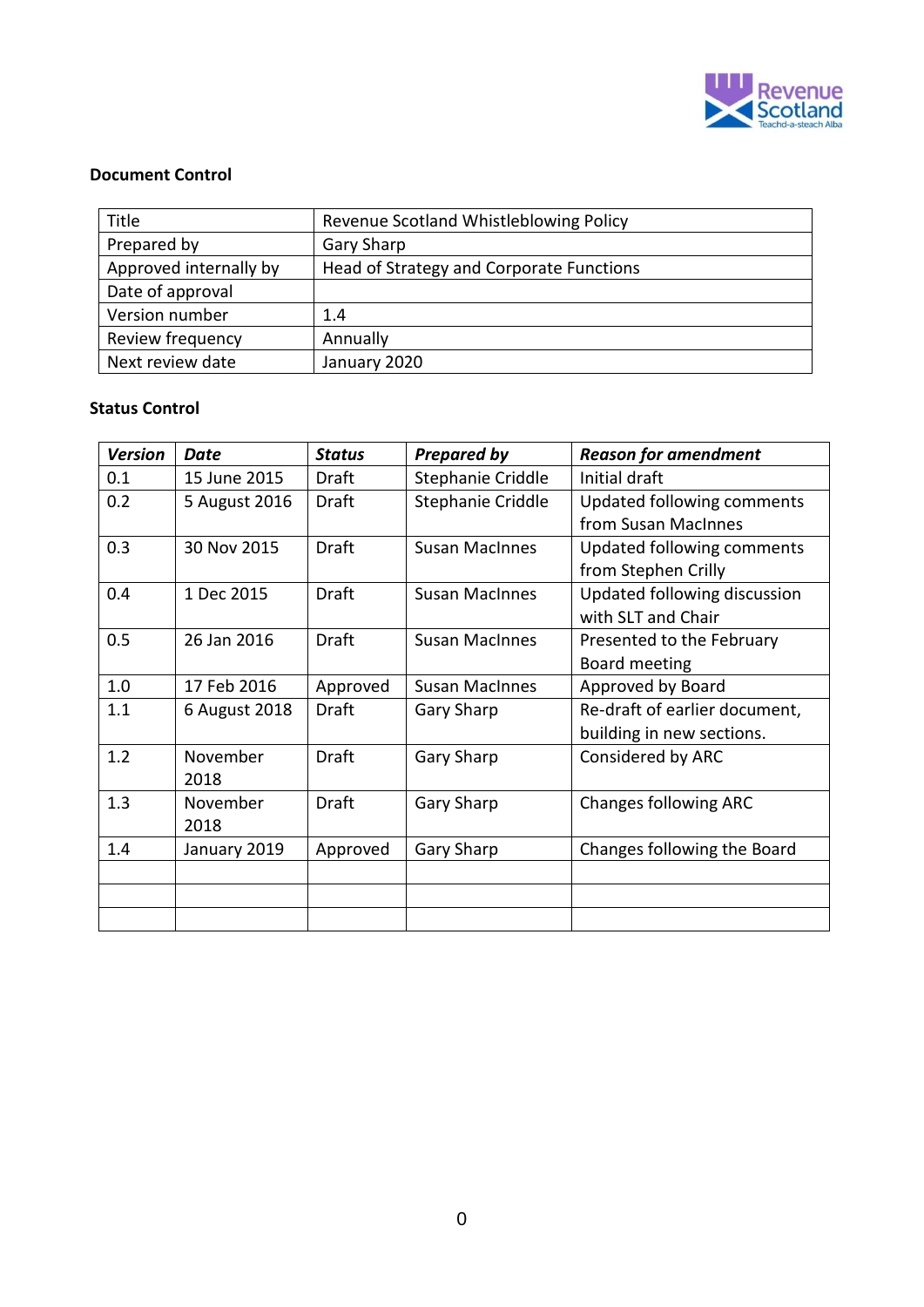

# **Table of Contents**

| 1. | Introduction and Scope                 | Page 1 |
|----|----------------------------------------|--------|
| 2. | <b>Related Policies and Procedures</b> | Page 1 |
| 3. | Policy                                 | Page 1 |
| 4. | <b>Responsibilities</b>                | Page 5 |
| 5. | Exceptions                             | Page 6 |
| 6. | Enforcement                            | Page 6 |
| 7. | Review                                 | Page 6 |
|    |                                        |        |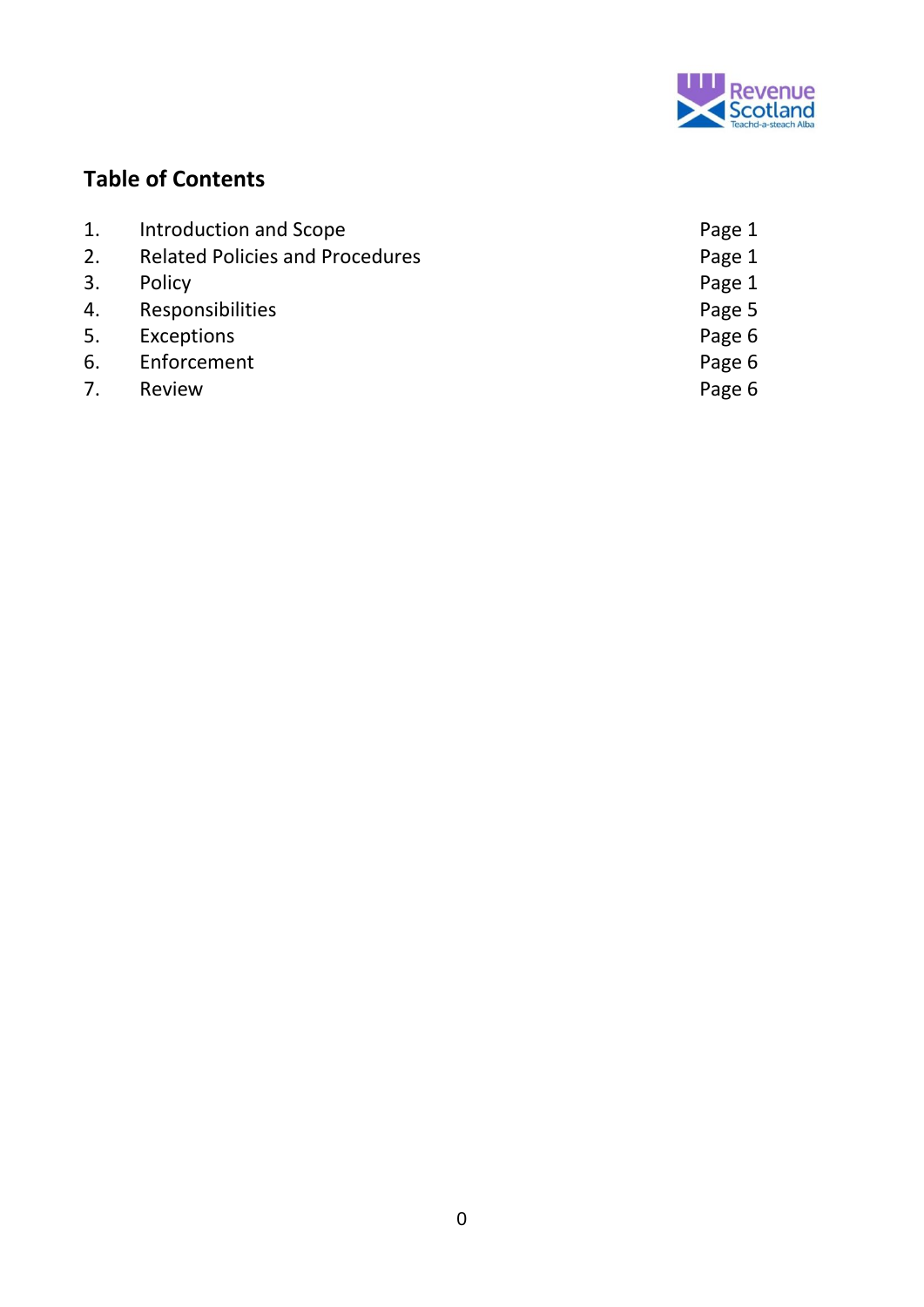

## **1. Introduction and Scope**

1.1 Revenue Scotland is committed to achieving the highest possible standards of service and ethical practice in its activities. For civil servants, these standards are reinforced by the [Civil Service Code.](https://www.gov.uk/government/publications/civil-service-code/the-civil-service-code) This policy document will set out how Revenue Scotland staff can report any concerns about wrongdoing and what the organisation will do to investigate these reports.

## Purpose

1.2 To ensure that Revenue Scotland has procedures in place to enable all those who work within the organisation to raise their concerns about malpractice at an early stage and in the right way.

## Scope

1.3 Revenue Scotland employees, including temporary staff, and delegates carrying out functions on behalf of Revenue Scotland.

# Related Documents

- The Civil Service Code
- GOV.UK Whistleblowing Guide
- GOV.UK Whistleblowing: list of prescribed people and bodies
- Revenue Scotland Counter-Fraud Policy

# **2. Related Policies and Procedures**

2.1 All related policies and procedures are available on-line for Revenue Scotland staff and applicable third parties and business partners.

2.2 Any subject area mentioned in this policy, for which you cannot find an on-line policy, or supporting procedure, should be brought to the attention of the Revenue Scotland Senior Information Risk Owner.

# **3. Policy**

## **Overview**

3.1 The [Public Interest Disclosure Act 1998](http://www.legislation.gov.uk/ukpga/1998/23/contents) enables staff who 'blow the whistle' about any of the instances of wrongdoing set out in the Act to complain to an employment tribunal if they suffer any form of detriment for doing so, or in the case of a dismissal.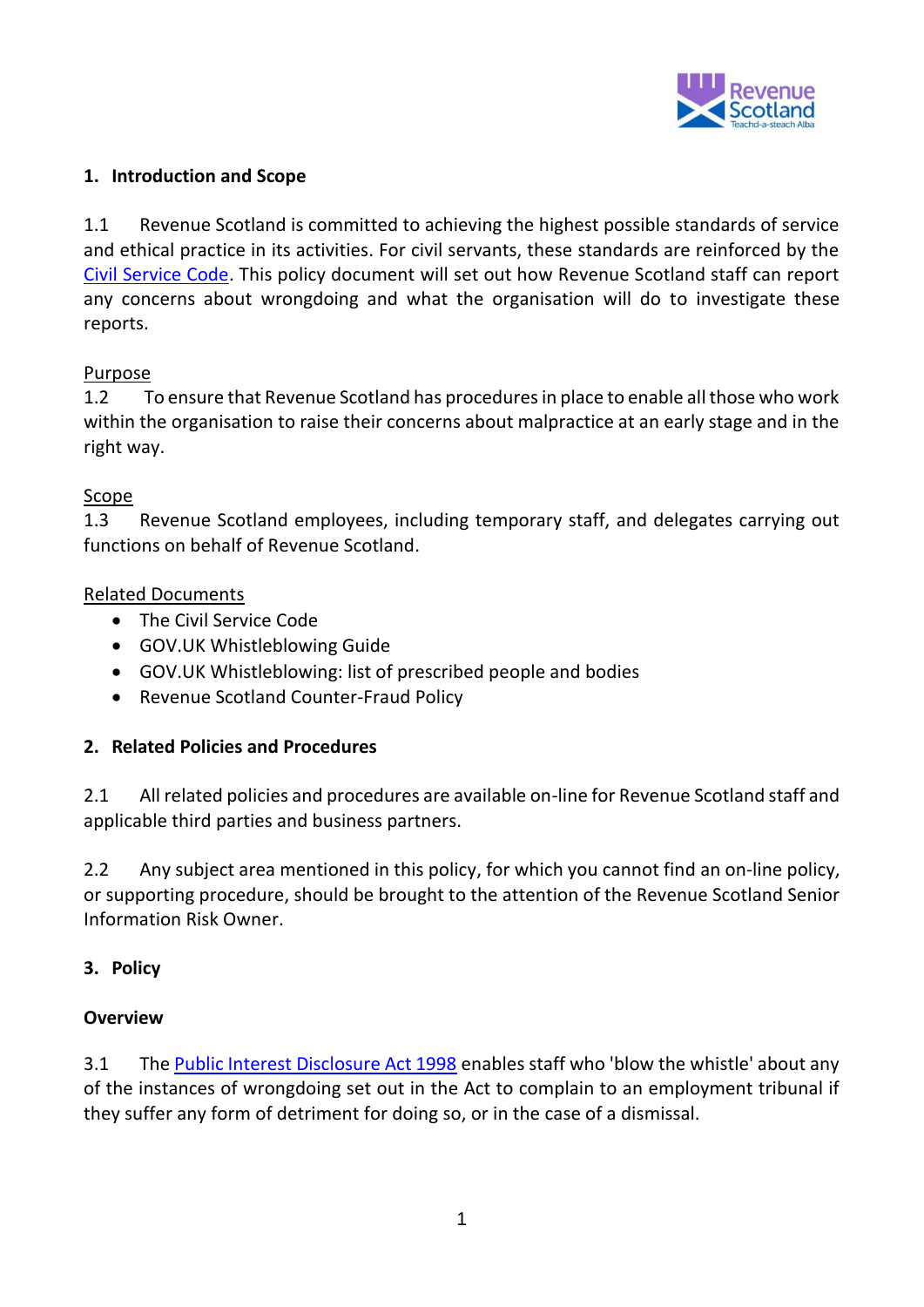

3.2 Alongside the provisions of the Public Interest Disclosure Act 1998, employees have the protections set out in [the Civil Service Code.](https://www.gov.uk/government/publications/civil-service-code/the-civil-service-code)

## **What is whistleblowing?**

3.3 Whistleblowing is when an employee suspects wrongdoing at work. To qualify for protection under the Public Interest Disclosure Act 1998, two criteria must be satisfied:

- The type of information being disclosed must fall within the specified criteria below; and/or
- The manner in which the disclosure is made, and whom it is made to, must fall within the specified criteria below.

# **What Protection does the Public Interest Disclosure Act provide?**

3.4 The legislation does **not** introduce a general protection for whistleblowers in all circumstances. A disclosure will qualify for protection if you reasonably believe it tends to show that one or more of the following specified criteria has occurred, is occurring, or is likely to occur:

- A criminal offence;
- A failure to comply with a legal obligation;
- A miscarriage of justice;
- The endangering of an individual's health and safety;
- Damage to the environment; or
- Deliberate concealment of information tending to show any of the above.

3.5 It is important to understand that if, by making a disclosure you would commit a criminal offence (e.g. under the Official Secrets Acts or the Revenue Scotland and Tax Powers Act), that disclosure will not be a qualifying disclosure under the Act.

## **When are disclosures protected?**

3.6 You qualify for protection under the Act if your disclosure is a qualifying disclosure (i.e. under one of the headings listed above), and is made:

- In good faith to Revenue Scotland;
- In good faith, where you reasonably believe that the relevant failure relates solely or mainly to the conduct of a person other than your employer or where the matter is one which your employer does not have legal responsibility for, to that other person;
- To a legal adviser in the course of obtaining legal advice;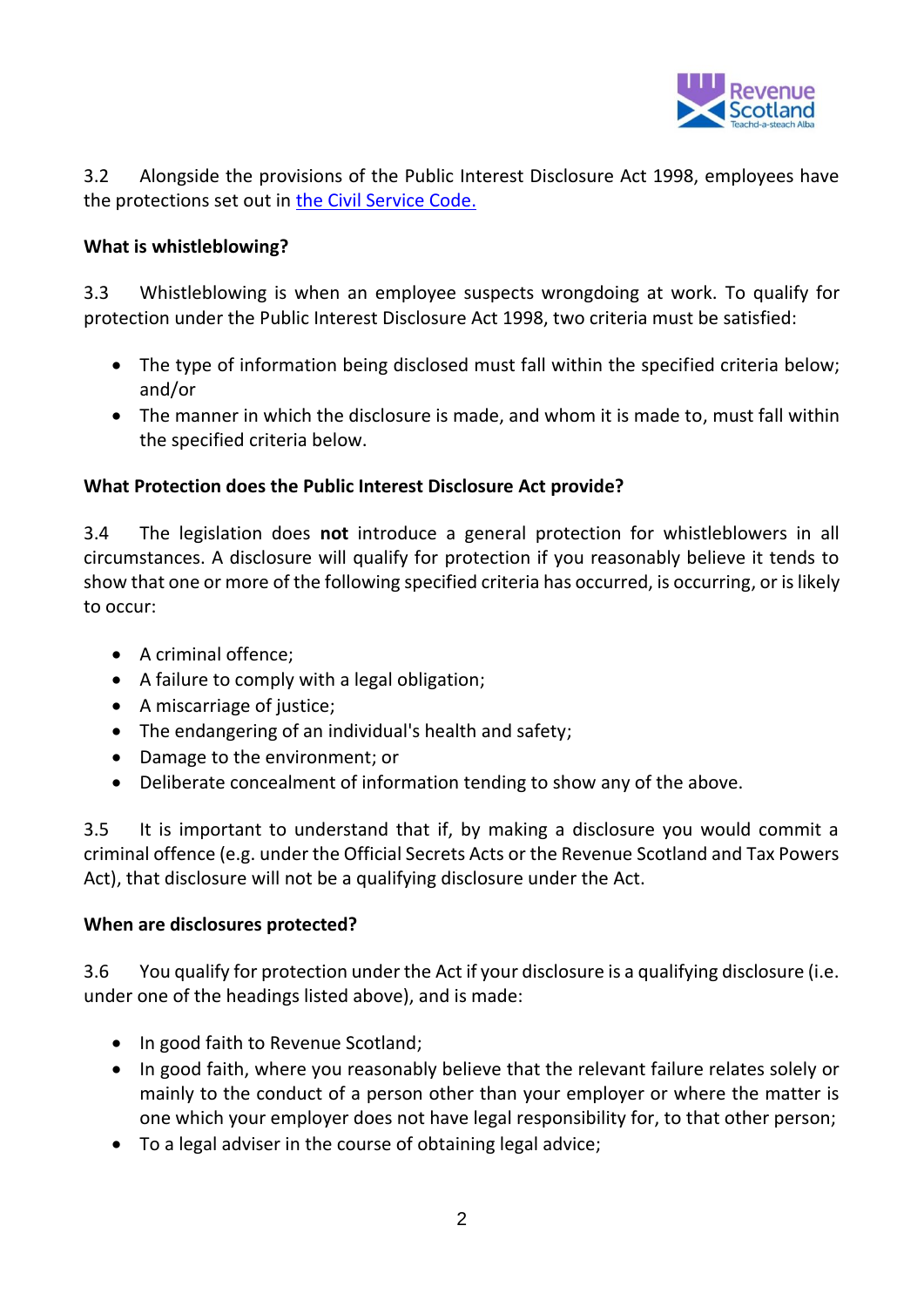

- In good faith to a Government Minister by a worker employed in a Government appointed organisation such as a non-departmental public body like Revenue Scotland; or
- To a person or body prescribed by the Secretary of State (e.g. in Statutory Instrument 1999 No 1549) ('a prescribed person'), e.g. the Health and Safety Executive.

3.7 In the last case you must make the disclosure in good faith and reasonably believe that the information and any allegation in it are substantially true. In addition you must reasonably believe that the matter falls within the description of matters for which the person has been prescribed.

3.8 Qualifying disclosures will also be protected if they are made other than described in paragraph 3.6 above, provided that the individual makes the disclosure in good faith, reasonably believes that the information and any allegation contained in it are substantially true, and does not act for personal gain. One or more of the following conditions must also apply:

- The individual reasonably believed that they would be victimised if they had made the disclosure to the employer or to a prescribed person;
- There was no prescribed person and the individual reasonably believed that disclosure to the employer would result in the destruction or concealment of evidence; and/or
- The individual had already disclosed substantially the same information to the employer or a prescribed person.

3.9 It must also be reasonable for the individual to make the disclosure. In deciding the reasonableness of the disclosure, an employment tribunal will consider all the circumstances. This will include:

- The identity of the person to whom the disclosure was made;
- The seriousness of the concern;
- Whether the failure is continuing or likely to occur;
- Whether the disclosure breached a duty of confidentiality which the employer owed a third party;
- What action has been taken or might reasonably be expected to have been taken if the disclosure was previously made to the employer or a prescribed person; and/or
- Whether the worker complied with any approved internal procedures if the disclosure was previously made to the employer.

3.10 A disclosure about an "exceptionally serious" failure made other than described in paragraph 3.6, will be protected if the individual makes the disclosure in good faith, reasonably believes the information disclosed and any allegation contained in it are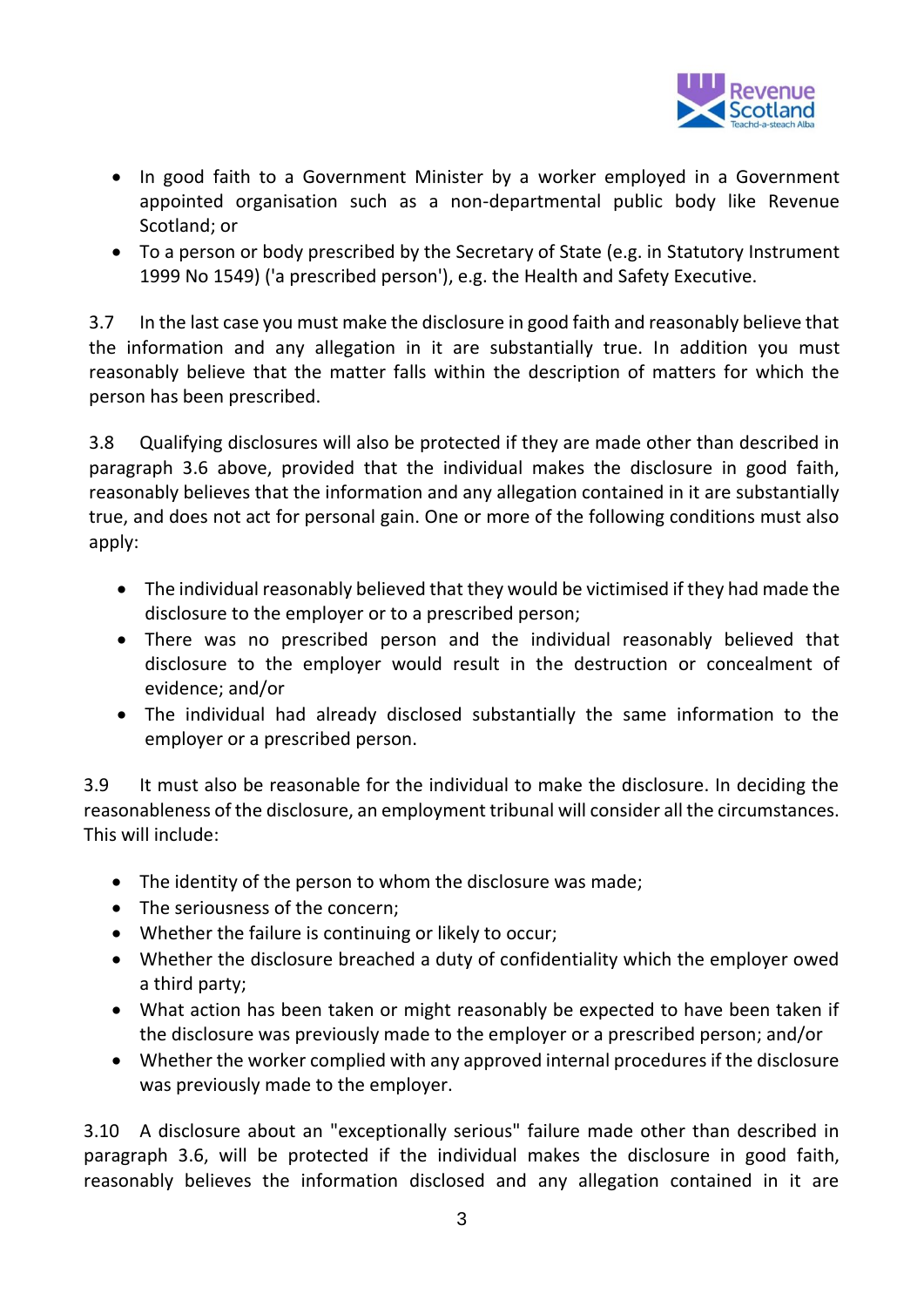

substantially true and does not act for personal gain - provided that it is reasonable for the individual to make the disclosure, having regard, in particular, to the identity of the person to whom the disclosure is made. It will be for the employment tribunals to consider whether any particular failure is "exceptionally serious"; this is a matter of fact, not just an individual's personal belief.

# **What should I do if I become aware of wrongdoing?**

3.11 If you have a concern about wrongdoing or a breach of the Civil Service Code, in the first instance you should normally report the matter, to your immediate line manager. If you feel unable to raise the matter with your manager, you should contact another line manager or a senior member in the management chain.

3.12 If this does not resolve the issue, or if there is a good reason for not raising a concern within the line management chain, the matter should then be reported to Revenue Scotland's Chief Executive Officer (acting as the Revenue Scotland Nominated Officer for the purposes of this policy) who will investigate your concerns and let you know what action should be taken.

3.13 If you believe that the response from Revenue Scotland's Nominated Officer does not represent a reasonable response to your concerns, you may report the matter to the Chair of the Board of Revenue Scotland.

3.14 If you have a particularly serious and urgent concern, which cannot be raised via the management chain or Nominated Officer, you should report the matter to the Chair of the Board of Revenue Scotland. If you believe that the response from the Chair of the Board of Revenue Scotland does not represent a reasonable response to your concerns, you may report the matter to the Civil Service Commission.

3.15 If there is a good reason why your concern cannot be raised within Revenue Scotland, you may report the matter directly to the Civil Service Commission.

3.16 It is for you to decide what action to take, taking account of the provisions of the Act and of the Civil Service Code. It is preferable - **and this is at the heart of the Public Interest Disclosure Act** - to raise the matter internally if appropriate and practical. In order to safeguard the interests of both the organisation and its workforce, it is important to air these issues and concerns in this way. If you are in any doubt you should speak in confidence to the Nominated Officer.

3.17 You should also use these procedures if you wish to make any other disclosure not covered by the 1998 Act.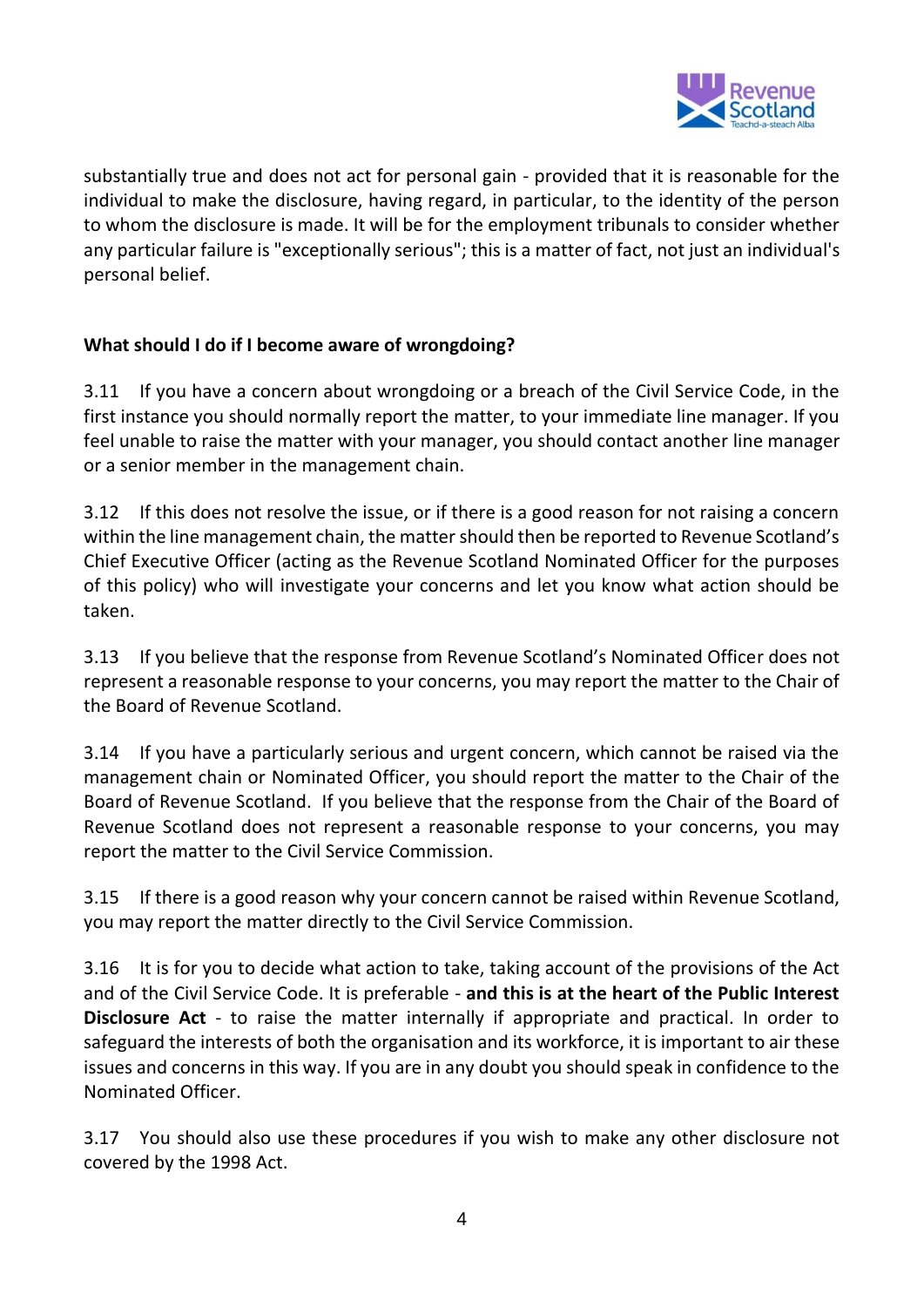

## **Confidentiality**

3.18 All concerns will be treated in confidence as far as possible, and every effort will be made not to reveal your identity if you so wish. However you may need to come forward as a witness.

3.19 You are encouraged to put your name to your concern whenever possible. Please note that employees must:

- Believe the disclosure of information is in the public interest;
- Believe it to be substantially true:
- Not act maliciously or make false allegations; and
- Not seek any personal gain.

#### **Will I be updated on progress?**

3.20 We are committed to keeping you regularly updated on the progress of any case, ensuring that actions are understood and that next steps are clear in terms of progressing the case. The regularity of updates will be discussed and agreed with you at the point at which the concern is raised. All communication will be managed securely and sensitively.

#### **Where can I get independent advice?**

3.21 If you would like independent advice at any stage, you can speak to your union, if applicable, or contact the independent charity Public Concern at Work for confidential advice on 020 7404 6609 or at **helpline@pcaw.org.uk**. Alternatively, visit their website at [www.pcaw.org.uk.](http://www.pcaw.org.uk/)

#### **4. Responsibilities**

| <b>Role</b>                                           | <b>Responsibility</b>                                                                                                                               |
|-------------------------------------------------------|-----------------------------------------------------------------------------------------------------------------------------------------------------|
| Senior Information Risk Owner                         | Ensure that staff are aware of the process set out in<br>this policy for reporting and responding to<br>whistleblowing.                             |
| Line Managers                                         | Ensure that the policy is known and understood by<br>all staff and that action is taken in line with the policy<br>if necessary.                    |
| <b>Nominated Officer</b><br>(Chief Executive Officer) | Follow the principles set out in this policy and act as<br>an impartial intermediary between any individual<br>raising a concern and other parties. |